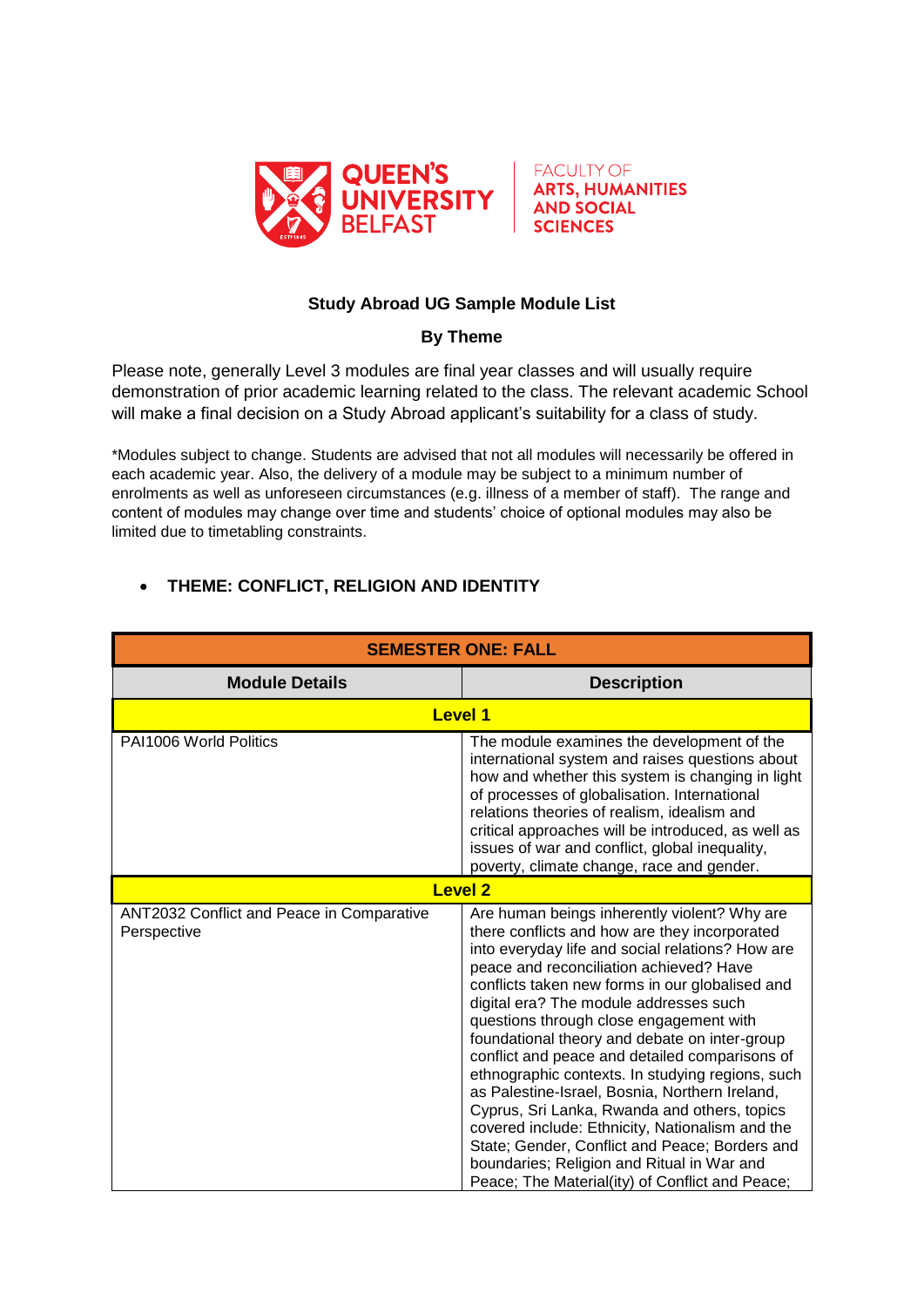|                                                                                                                           | Environmental conflicts; Cyber-conflict and<br>Cyber-peace; Transnationalism, Globalisation<br>and Social Movements.                                                                                                                                                                                                                                                                                                                                                                                                                                                                                                                                                                                                                                                                                                                                                                                                                                                                               |
|---------------------------------------------------------------------------------------------------------------------------|----------------------------------------------------------------------------------------------------------------------------------------------------------------------------------------------------------------------------------------------------------------------------------------------------------------------------------------------------------------------------------------------------------------------------------------------------------------------------------------------------------------------------------------------------------------------------------------------------------------------------------------------------------------------------------------------------------------------------------------------------------------------------------------------------------------------------------------------------------------------------------------------------------------------------------------------------------------------------------------------------|
| PAI2011 The Politics of Deeply Divided<br><b>Societies</b>                                                                | In this module we study the politics of deeply<br>divided societies such as Northern Ireland,<br>South Africa under Apartheid and the Israeli-<br>Palestinian conflict. The module is built around<br>an examination of ethnic and national conflict in<br>terms of global politics. A range of comparative<br>themes are studied as they relate to dimensions<br>of conflict such as violence, civil disobedience<br>and strategies for the management of such<br>conflicts by state and non-state actors.<br>Challenges to power and claims to legitimacy<br>are key elements of our study. We also focus on<br>prescriptions for the resolution of conflicts<br>including partition, power-sharing and<br>negotiations. The failure and successes of<br>respective peace processes are also examined<br>to draw on lessons for future conflict resolution<br>efforts.                                                                                                                           |
| SOC2032 Northern Ireland: Conflict, Identity,<br>Peace                                                                    | This module introduces students to sociological<br>approaches to identity, peace and conflict in<br>Northern Ireland. The nature of Northern<br>Ireland's peace process is analysed in relation<br>to contemporary local evidence as well as to<br>scholarly debates about conflict transformation.                                                                                                                                                                                                                                                                                                                                                                                                                                                                                                                                                                                                                                                                                                |
|                                                                                                                           | Level 3*                                                                                                                                                                                                                                                                                                                                                                                                                                                                                                                                                                                                                                                                                                                                                                                                                                                                                                                                                                                           |
| SOC3052 Religion: Death or Revival?<br>*Prerequisites may apply. Students may need to<br>show evidence of previous study. | This module presents theoretical approaches to<br>and empirical studies of religion, concentrating<br>on religion and modernity. Specific topics<br>include sociological definitions of and<br>approaches towards religion, debates on<br>secularisation theories, modern religious<br>expressions (new religious movements,<br>spirituality, fundamentalism), rational choice<br>approaches to the study of religion, the<br>globalisation of religion and political responses<br>to religious diversity.                                                                                                                                                                                                                                                                                                                                                                                                                                                                                         |
| Security and Technology<br>PAI3073<br>*Prerequisites may apply. Students may need to<br>show evidence of previous study.  | Security politics has long been associated with<br>the development, use and regulation of new<br>technologies, from the 'nuclear revolution' to<br>contemporary practices of cyber-security and<br>surveillance. This module focusses on the inter-<br>relationships of technology and security, and<br>seeks to develop advanced understanding of<br>the complexities of the "technopolitics" of<br>security. This includes both novel technologies<br>and the mundane materialities of security<br>(fences, walls, guns). It introduces students to<br>the role and political significance of science and<br>technology from different theoretical<br>perspectives, from political realism to the<br>contemporary 'material turn' in critical security<br>studies. It seeks to engage students in<br>contemporary political debates and practices<br>that entangle science and technology and<br>security politics which may include issues such<br>as cyber-security, UAVs/Drones, disarmament, |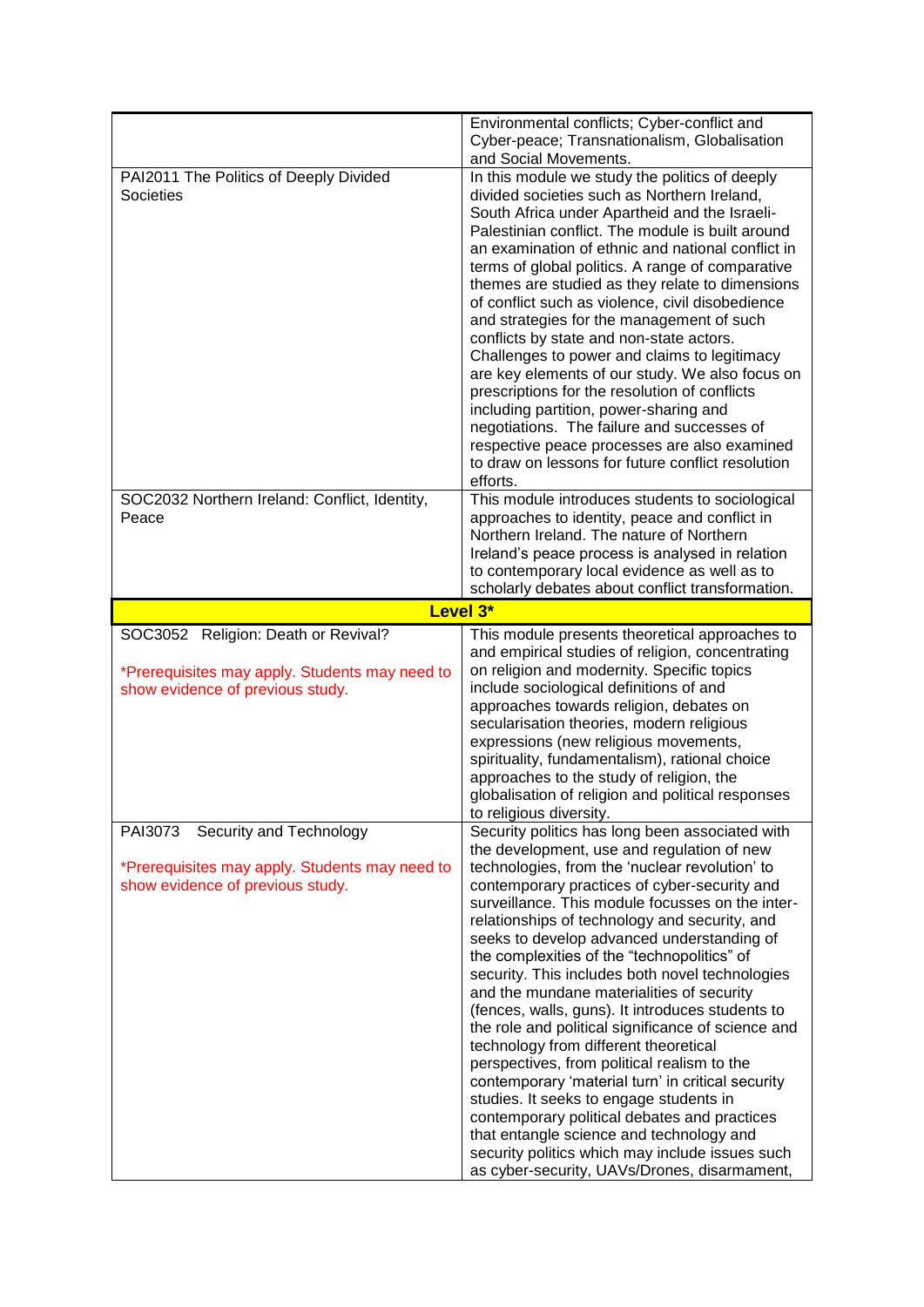|                                                                                                                                                | nuclear terrorism, critical infrastructure<br>protection, technologies of killing, biotechnology,<br>biometrics, surveillance, border control, food<br>security, health and medical technologies, and<br>technologies of (military) bodies, among others.<br>The module incorporates both theoretical<br>perspectives (including IR/Security theory, and<br>wider philosophy of technology and Science,<br>Technology and Society approaches) and in<br>depth empirical material.                                                                                                                                                                                                                                                                                                                                                                                                                                                      |
|------------------------------------------------------------------------------------------------------------------------------------------------|----------------------------------------------------------------------------------------------------------------------------------------------------------------------------------------------------------------------------------------------------------------------------------------------------------------------------------------------------------------------------------------------------------------------------------------------------------------------------------------------------------------------------------------------------------------------------------------------------------------------------------------------------------------------------------------------------------------------------------------------------------------------------------------------------------------------------------------------------------------------------------------------------------------------------------------|
| SOC3050 Norms and Social Change<br>*Prerequisites may apply. Students may need to<br>show evidence of previous study.                          | This module explores some of the central<br>concerns of sociology, namely the interplay<br>between social norms, institutionally anchored<br>social roles, and complex and contested<br>identities. The focus is on theoretical<br>approaches and debates as they address a<br>number of social phenomena, including the<br>dynamics of social stigma, gender, family life,<br>work, collective/cultural identities, honour codes<br>and rationales for punishment (the precise<br>range of topics may vary from year to year).                                                                                                                                                                                                                                                                                                                                                                                                        |
| PAI3011<br><b>Middle Eastern Politics</b><br>*Prerequisites may apply. Students may need to<br>show evidence of previous study.                | This module is built around a problem-solving<br>approach to the study of the Middle East and<br>politics affecting the region. It looks at the<br>enduring issues and problems associated with<br>the perspectives of impact of colonialism on the<br>region and poses critical positions around these<br>issues. Protracted conflicts, political-economy,<br>religion, ethnicity and gender are also<br>approached in terms of a problem-solving<br>approach as they relate to the state and politics<br>in the Middle East. The module identifies factors<br>that characterise the region and are unique to its<br>political life. The state and ideology is<br>questioned, with the influence of imported<br>western models and their effects on the natural<br>system of politics that had governed the region<br>for centuries previously. The impacts of the Arab<br>Awakening/Arab Spring will also be examined<br>throughout. |
| ANT3150 In Gods we Trust: The New Science<br>of Religion<br>*Prerequisites may apply. Students may need to<br>show evidence of previous study. | Drawing on new scientific advances, this religion<br>course examines foundational questions about<br>the nature of religious belief and practice.<br>The course is based on the idea that religion is                                                                                                                                                                                                                                                                                                                                                                                                                                                                                                                                                                                                                                                                                                                                  |
|                                                                                                                                                | a naturalistic phenomenon - meaning it can be<br>studied and better understood using the tools of<br>science. Religious belief and practice emerge<br>naturally from the structure of human<br>psychology, and have an important impact on<br>the structure of societies, the way groups relate<br>to each other, and the ability of human beings to<br>cooperate effectively.<br>Topics to be covered will include traditional and<br>contemporary theories of religion, with a special<br>emphasis on cultural evolutionary models, as<br>well as how scientific and humanistic<br>scholarship can benefit from mutual                                                                                                                                                                                                                                                                                                               |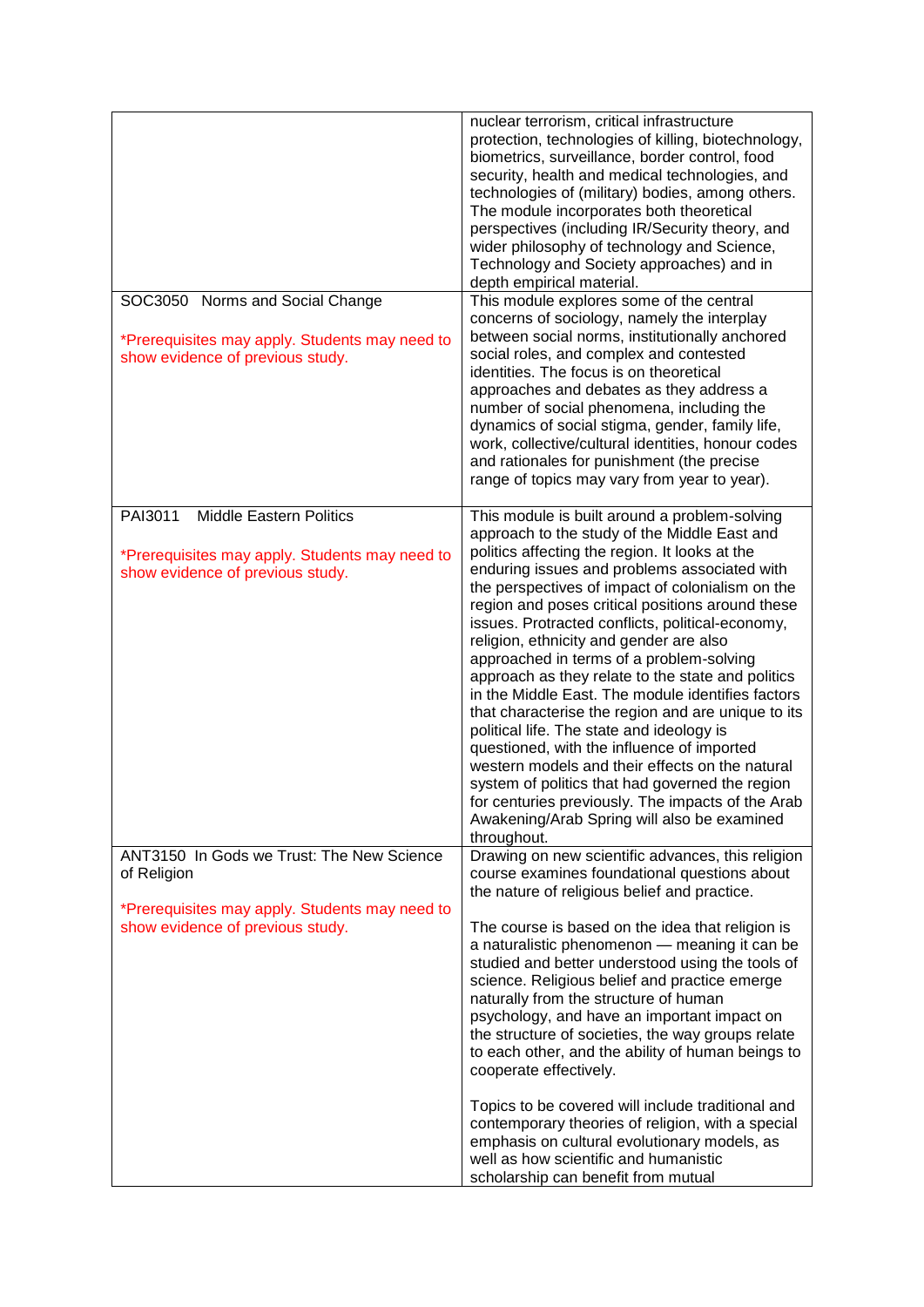|                                                                                    | engagement.                                                                                                                                                                                                                                                                                                                                                                                     |
|------------------------------------------------------------------------------------|-------------------------------------------------------------------------------------------------------------------------------------------------------------------------------------------------------------------------------------------------------------------------------------------------------------------------------------------------------------------------------------------------|
|                                                                                    | The module will have an emphasis on<br>contemporary issues in the study and practice of<br>religion (e.g. new scientific theories of religion,<br>the current debates between atheists and<br>theists, and the role of religion in violent<br>conflicts).                                                                                                                                       |
| HIS3071 Rise of Christianity 2: The                                                | A study of the growth of the Christian                                                                                                                                                                                                                                                                                                                                                          |
| Conversion of the Roman Empire                                                     | community within the Roman world from the<br>destruction of the Temple in Jerusalem (AD 70)<br>to the death of Constantine the Great (AD                                                                                                                                                                                                                                                        |
| *Prerequisites may apply. Students may need to<br>show evidence of previous study. | 337). Students will assess the variety and<br>character of early Christian teaching; the<br>appearance and definition of heresies; the<br>literary interaction between the upholders of<br>Roman religion and Christians; the nature and<br>extent of persecution within the Roman empire;<br>the conversion of Constantine the Great (c. AD<br>312) and its significance for the Roman empire. |

| <b>SEMESTER TWO: SPRING</b>             |                                                                                                                                                                                                                                                                                                                                                                                                                                                                                                                                                                                                                                                                                                                                                                                                                                                                                                                                                                                                                                                                                                                                                                                                                                                                                                      |
|-----------------------------------------|------------------------------------------------------------------------------------------------------------------------------------------------------------------------------------------------------------------------------------------------------------------------------------------------------------------------------------------------------------------------------------------------------------------------------------------------------------------------------------------------------------------------------------------------------------------------------------------------------------------------------------------------------------------------------------------------------------------------------------------------------------------------------------------------------------------------------------------------------------------------------------------------------------------------------------------------------------------------------------------------------------------------------------------------------------------------------------------------------------------------------------------------------------------------------------------------------------------------------------------------------------------------------------------------------|
| <b>Module Details</b>                   | <b>Description</b>                                                                                                                                                                                                                                                                                                                                                                                                                                                                                                                                                                                                                                                                                                                                                                                                                                                                                                                                                                                                                                                                                                                                                                                                                                                                                   |
|                                         | <b>Level 1</b>                                                                                                                                                                                                                                                                                                                                                                                                                                                                                                                                                                                                                                                                                                                                                                                                                                                                                                                                                                                                                                                                                                                                                                                                                                                                                       |
| PAI1003 Issues in Contemporary Politics | To expose students to contemporary/recent and<br>developing political issues locally, nationally and<br>globally. The module will change year-to-year<br>depending on these issues and staff<br>availability. Typically each topic/issue will be<br>taught in 3-week blocs and each bloc either<br>team taught or given by the same colleague.<br>Indicative list of issues (not exhaustive)<br>Political Economy - trade, finance, energy,<br>resources, politics of austerity<br>War/conflict/geopolitics - current crisis in Syria,<br>ISIS, Ukraine-Russia-EU, Israel-Palestine<br>Environment/Sustainability - climate change,<br>climate justice, biodiversity loss,<br>Political Parties and Policy-making - rise of<br>Jeremy Corbyn, Bernie Sanders, reform of party<br>finances, decentralisation of policy-making,<br>innovations such as participative budgeting from<br>around the world:<br>Gender, women and politics - Hilary Clinton as<br>US President/candidate, strategies for<br>increasing women's representation (including<br>quotas), the women's movement and politics<br>Social movements and political ideas - Occupy<br>movement, religion and politics, relevance of<br>debates on long-standing normative political<br>ideas - social justice, democracy, recognition |
|                                         | etc. to these issues; role of trades unions,<br>workplace democracy, workers' rights etc.                                                                                                                                                                                                                                                                                                                                                                                                                                                                                                                                                                                                                                                                                                                                                                                                                                                                                                                                                                                                                                                                                                                                                                                                            |
|                                         | Migration and refugees - normative, empirical                                                                                                                                                                                                                                                                                                                                                                                                                                                                                                                                                                                                                                                                                                                                                                                                                                                                                                                                                                                                                                                                                                                                                                                                                                                        |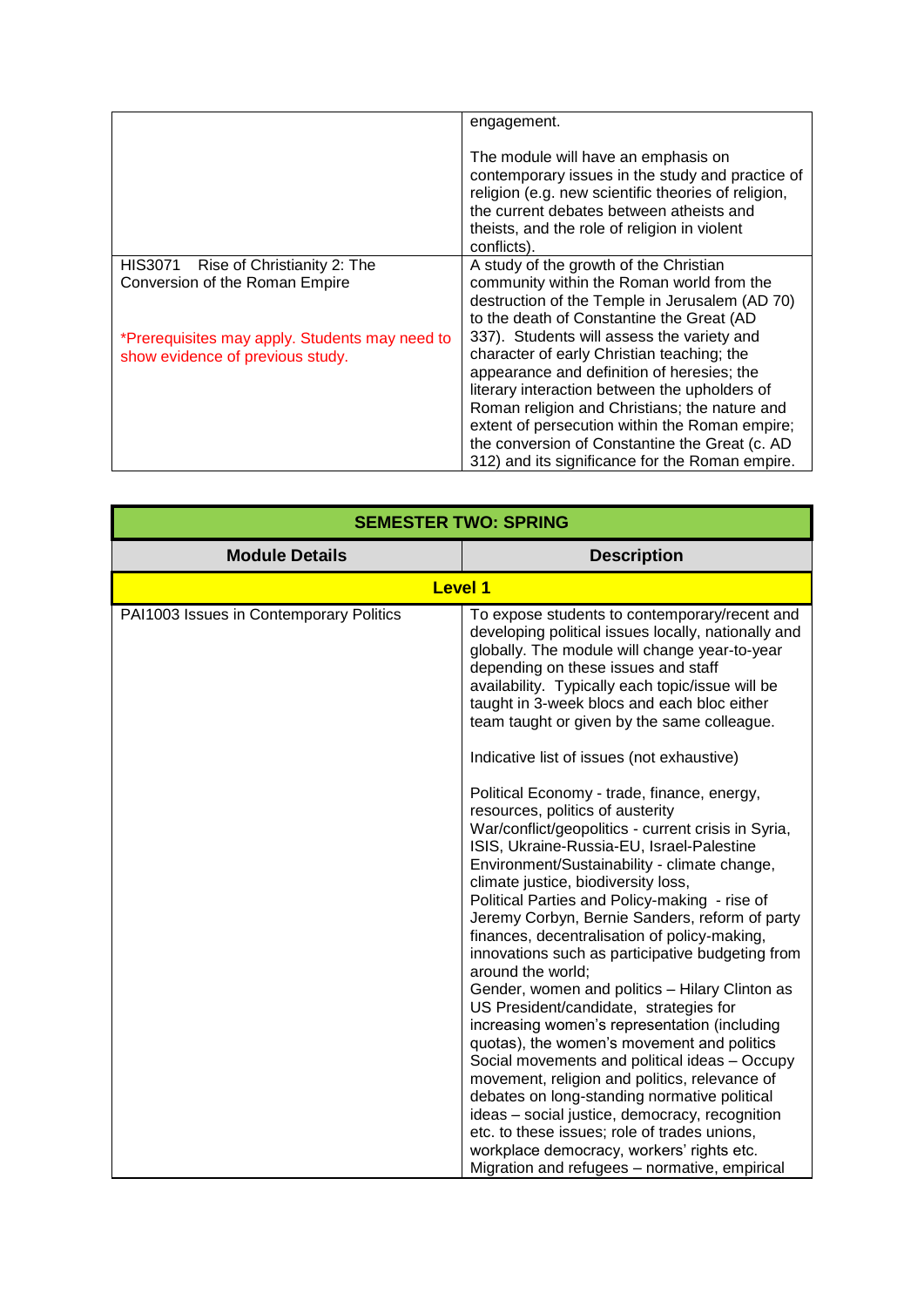|                                                         | and political-policy explanations of and<br>responses to flows of people across borders,<br>current Syrian one for example, but also other<br>case studies<br>Leadership and citizenship- examples of political<br>leadership and citizenship in formal electoral<br>politics and civil society from around the world.                                                                                                                                                                                                                                                                                                                                                                                                                                                                                                                                                                                                                                                                                                                                                                                                                                                                                                                                                                                                                                                                                                                                                                                                               |
|---------------------------------------------------------|--------------------------------------------------------------------------------------------------------------------------------------------------------------------------------------------------------------------------------------------------------------------------------------------------------------------------------------------------------------------------------------------------------------------------------------------------------------------------------------------------------------------------------------------------------------------------------------------------------------------------------------------------------------------------------------------------------------------------------------------------------------------------------------------------------------------------------------------------------------------------------------------------------------------------------------------------------------------------------------------------------------------------------------------------------------------------------------------------------------------------------------------------------------------------------------------------------------------------------------------------------------------------------------------------------------------------------------------------------------------------------------------------------------------------------------------------------------------------------------------------------------------------------------|
| <b>Level 2</b>                                          |                                                                                                                                                                                                                                                                                                                                                                                                                                                                                                                                                                                                                                                                                                                                                                                                                                                                                                                                                                                                                                                                                                                                                                                                                                                                                                                                                                                                                                                                                                                                      |
| PAI2055 Security and Terrorism                          | This module explores contemporary approaches<br>to the study of security and terrorism. It will<br>examine changes in definitions of security and<br>terrorism, the evolution of approaches to the<br>study of security and terrorism. Students will be<br>familiarised with the main "threats" to state and<br>human security; the changing nature of war and<br>other organised violence; and areas of security<br>policy and practice including arms control,<br>alliance formation, peacekeeping and<br>peacebuilding, among others. Students will also<br>explore domestic and transnational non-state<br>terrorism, state terrorism, and counter-terrorism<br>policy and practice.                                                                                                                                                                                                                                                                                                                                                                                                                                                                                                                                                                                                                                                                                                                                                                                                                                             |
| HIS2012 Politics and Society in 20th Century<br>Ireland | Home Rule or Union?; self-help, gaelic revival<br>and parliamentary politics; land legislations;<br>separatism; the crisis years, 1910-14; war,<br>rebellion and change; partition, independence<br>and devolution.                                                                                                                                                                                                                                                                                                                                                                                                                                                                                                                                                                                                                                                                                                                                                                                                                                                                                                                                                                                                                                                                                                                                                                                                                                                                                                                  |
| HIS2065 Apocalypse! End of the World                    | The aim of the course is to introduce students to<br>historical and anthropological reflection on<br>millennial / millenarian beliefs and movements<br>across space and time. Taking a long view of<br>historical events and using case studies of<br>present-day groups that attend to ideas about<br>the end of the world, taking advantage of the<br>interdisciplinary character of the School, and<br>using a wide range of primary sources, including<br>novels, film, websites, and ethnographic case<br>studies and film, this course will invite students<br>to consider the ancient roots of millennial theory;<br>its foundational texts, exponents / prophets and<br>movements; examples of well-known failed and<br>successful millennial claims and movements,<br>including the Crusades, radical puritans,<br>Mormons, Jewish Zionists, American<br>evangelicals, new religious movements,<br>including UFO and suicide cults, and radical<br>Islamists; the use of millennial theory as<br>presentist critique; the development of millennial<br>majorities, and the social, cultural and political<br>implications of their dominance; millennialism's<br>place in utopian theory; and a final consideration<br>of theoretical rejoinders, in which the course<br>leaders encourage students to consider whether<br>millennial claims might be right - for example, in<br>terms of global warming - and whether that<br>might change the way in which historians and<br>anthropologists should approach the subject. |
| Level 3*                                                |                                                                                                                                                                                                                                                                                                                                                                                                                                                                                                                                                                                                                                                                                                                                                                                                                                                                                                                                                                                                                                                                                                                                                                                                                                                                                                                                                                                                                                                                                                                                      |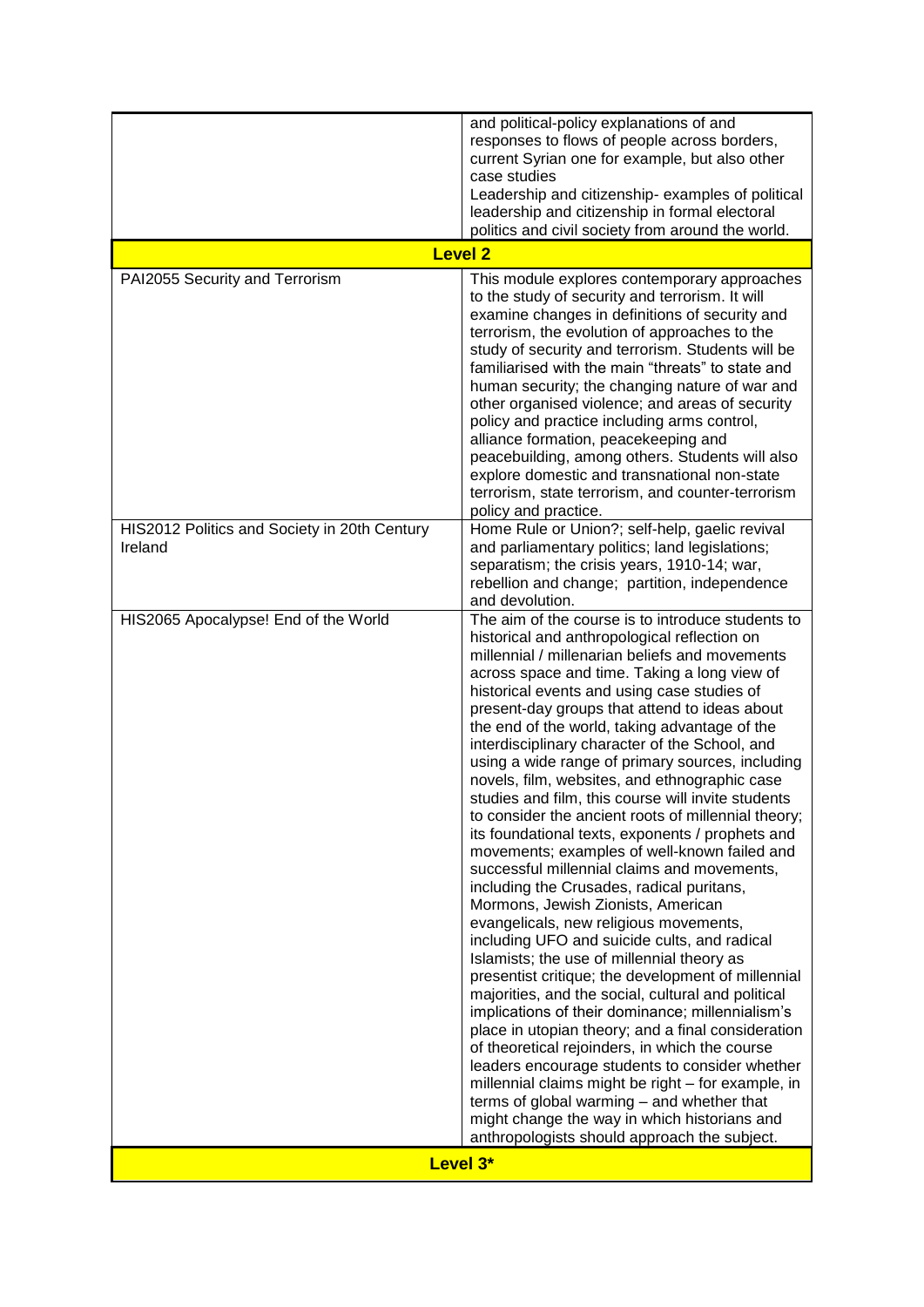| <b>HIS3022</b><br>The Origins of Protestantism                                     | The module will examine the rise of                                                         |
|------------------------------------------------------------------------------------|---------------------------------------------------------------------------------------------|
|                                                                                    | Protestantism in the early modern period (1517-                                             |
| *Prerequisites may apply. Students may need to<br>show evidence of previous study. | 1740), from the onset of the Reformation in<br>Germany and Switzerland to the spread of the |
|                                                                                    | movement throughout Europe and America to                                                   |
|                                                                                    | the eve of the mainstream Enlightenment.                                                    |
| The Global Political Economy of<br>PAI3012                                         | This module examines the role of natural                                                    |
| Energy                                                                             | resources in modern societies, with a particular                                            |
|                                                                                    | focus on energy resources and how they have                                                 |
| *Prerequisites may apply. Students may need to                                     | shaped international politics and economics.                                                |
| show evidence of previous study.                                                   | Specific topics include: the transition from coal                                           |
|                                                                                    | to oil and the emerging role of the multinational                                           |
|                                                                                    | energy corporations in international politics; the<br>link between natural resources and    |
|                                                                                    | development in the Global South; the nature                                                 |
|                                                                                    | and consequences of the 'resource curse'; the                                               |
|                                                                                    | geo-strategic implications of contestation over                                             |
|                                                                                    | natural resources; a range of case studies,                                                 |
|                                                                                    | which may include the following: post-colonial                                              |
|                                                                                    | petro-states in the Gulf of Guinea; the politics of                                         |
|                                                                                    | land in Africa; the global impact of the US shale                                           |
|                                                                                    | revolution; energy and authoritarianism in                                                  |
|                                                                                    | Russia and Venezuela; and the future of fossil                                              |
| PAI3059<br>National and Ethnic Minorities in                                       | fuels and the capitalist world order.<br>Often trapped between the competing logics of      |
| <b>European Politics</b>                                                           | nation and state, minority groups in Europe                                                 |
|                                                                                    | have played an important role in the twentieth                                              |
| *Prerequisites may apply. Students may need to                                     | century's bloodiest tragedies and have been                                                 |
| show evidence of previous study.                                                   | targeted in many conflicts. However,                                                        |
|                                                                                    | contemporary Europe offers a substantial                                                    |
|                                                                                    | institutional approach to put minority issues on                                            |
|                                                                                    | an entirely novel footing. This course looks at                                             |
|                                                                                    | the role of minority groups in Europe addressing<br>their competing claims over political   |
|                                                                                    | representation, economic resources and cultural                                             |
|                                                                                    | rights that persist throughout the Union. The                                               |
|                                                                                    | course will examine minority issues from a                                                  |
|                                                                                    | comparative perspective to shed light on                                                    |
|                                                                                    | challenges that face specifically post-communist                                            |
|                                                                                    | European societies and will address issues                                                  |
|                                                                                    | pertaining to recognition of minority rights in the                                         |
|                                                                                    | 'older' EU member states.                                                                   |
|                                                                                    |                                                                                             |
|                                                                                    | We start with the analyses of the origins of<br>minority rights, the establishment of the   |
|                                                                                    | European minority rights regime, and the                                                    |
|                                                                                    | relationship between national minorities and                                                |
|                                                                                    | majorities in contemporary Europe. The module                                               |
|                                                                                    | will engage with issues on European minority                                                |
|                                                                                    | rights agenda moving beyond the perspective of                                              |
|                                                                                    | nation-state, and will focus upon the impact of                                             |
|                                                                                    | both, social processes domestically and                                                     |
|                                                                                    | geopolitical considerations regionally to                                                   |
|                                                                                    | enhance understanding of complicated<br>relationship between the human rights and non-      |
|                                                                                    | discrimination agendas globally. It engages                                                 |
|                                                                                    | literature on post-communist Europeanisation,                                               |
|                                                                                    | minority rights regime and accommodation of                                                 |
|                                                                                    | rights of migrants during the complex path of                                               |
|                                                                                    | building European institutions. Taking its starting                                         |